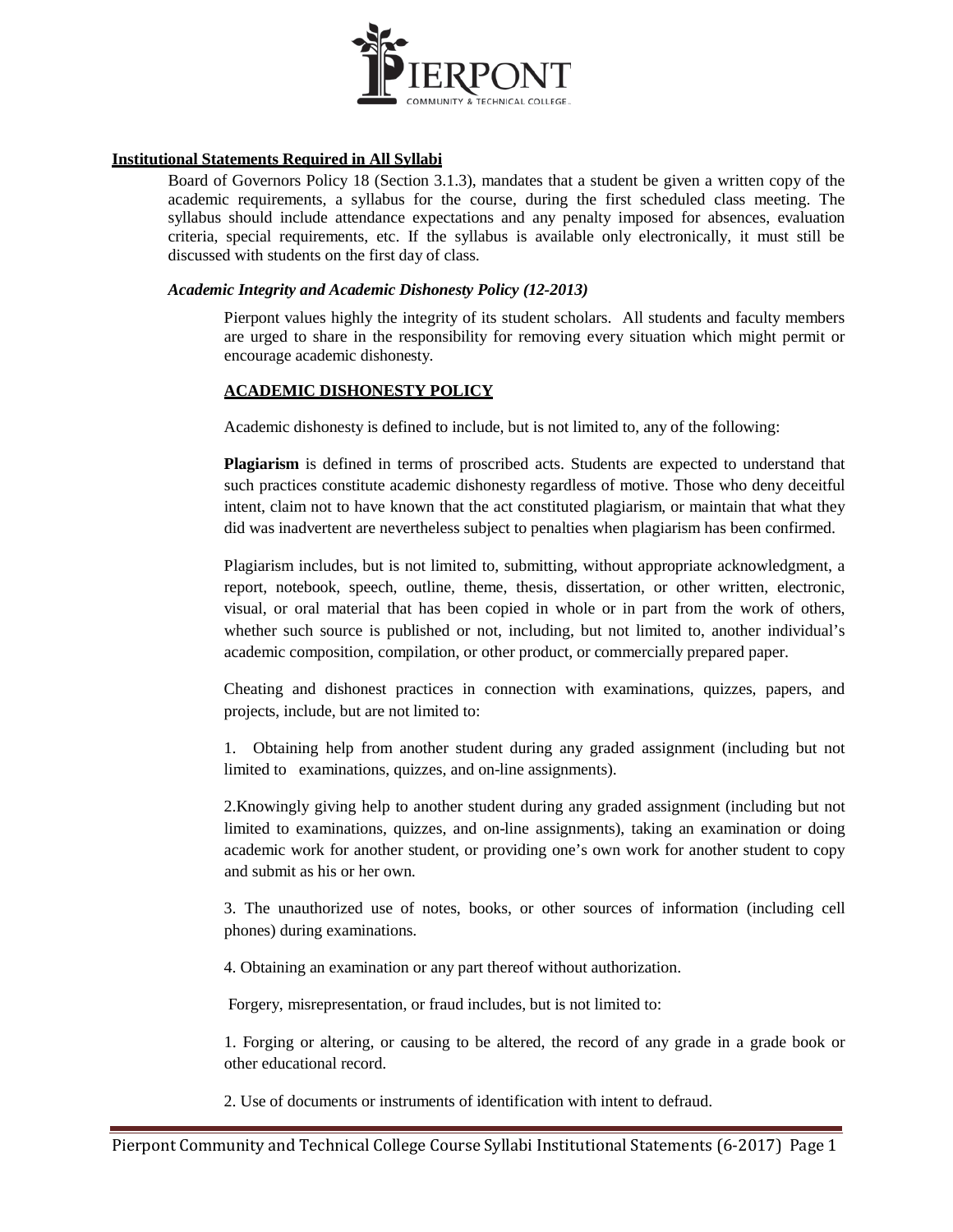3. Knowingly presenting false data or intentionally misrepresenting one's records for personal gain.

4. Knowingly furnishing the results of research projects or experiments for the inclusion in another's work without proper citation.

5. Knowingly furnishing false statements in any academic proceeding.

## **Process to Initiate a Charge of Academic Dishonesty**

To initiate and process a charge of academic dishonesty, including plagiarism, cheating, and academic fraud, and/or to begin the process of issuing sanctions/punishment, the instructor must do the following:

1. Notify the student in writing of the charge and the penalty and schedule a conference within five academic days of discovering the infraction.

2. Meet with the student to discuss the issue, to present evidence, to review all relevant materials, to give the student opportunity for rebuttal, and to complete the Notification of Academic Misconduct (NAM) form as soon as possible but no longer than five academic days following the discovery of the violation.

## 3. Responsibility/Resolution

a. If the student accepts responsibility for both the charge and the sanctions, he or she signs the misconduct form and the case is closed. Within five academic days of resolution of the case, faculty should make three copies of the NAM form: one for the student, one for faculty records, and one for the Office of the Provost.

b. If the student does not accept responsibility as charged, he or she may appeal to the Dean of the program. If the student and chair reach a resolution, the chair should make three copies of the NAM form: one for the student, one for departmental records, and one for the Office of Provost. These copies should be distributed within five academic days of resolution of the case.

c. If the student and the chair do not reach a resolution, the student may appeal to the Student Conduct Board. This appeal must be initiated within five academic days of the student's meeting with the Dean.

d. If the student appeals to the Student Conduct Board, the assigned panel will examine the case, and a decision will be reached.

e. If the student disagrees with the decision of the Student Conduct Board, he or she may appeal to the Provost, whose decision is final.

### *Assessments, Surveys, and Course Evaluations*

Pierpont values students' opinions. Your participation in special assessments, surveys and course evaluations assists us in improving the services of the institution and the effectiveness of classroom instruction. These are to be viewed as course requirements and completed to the best of your ability and with full attention.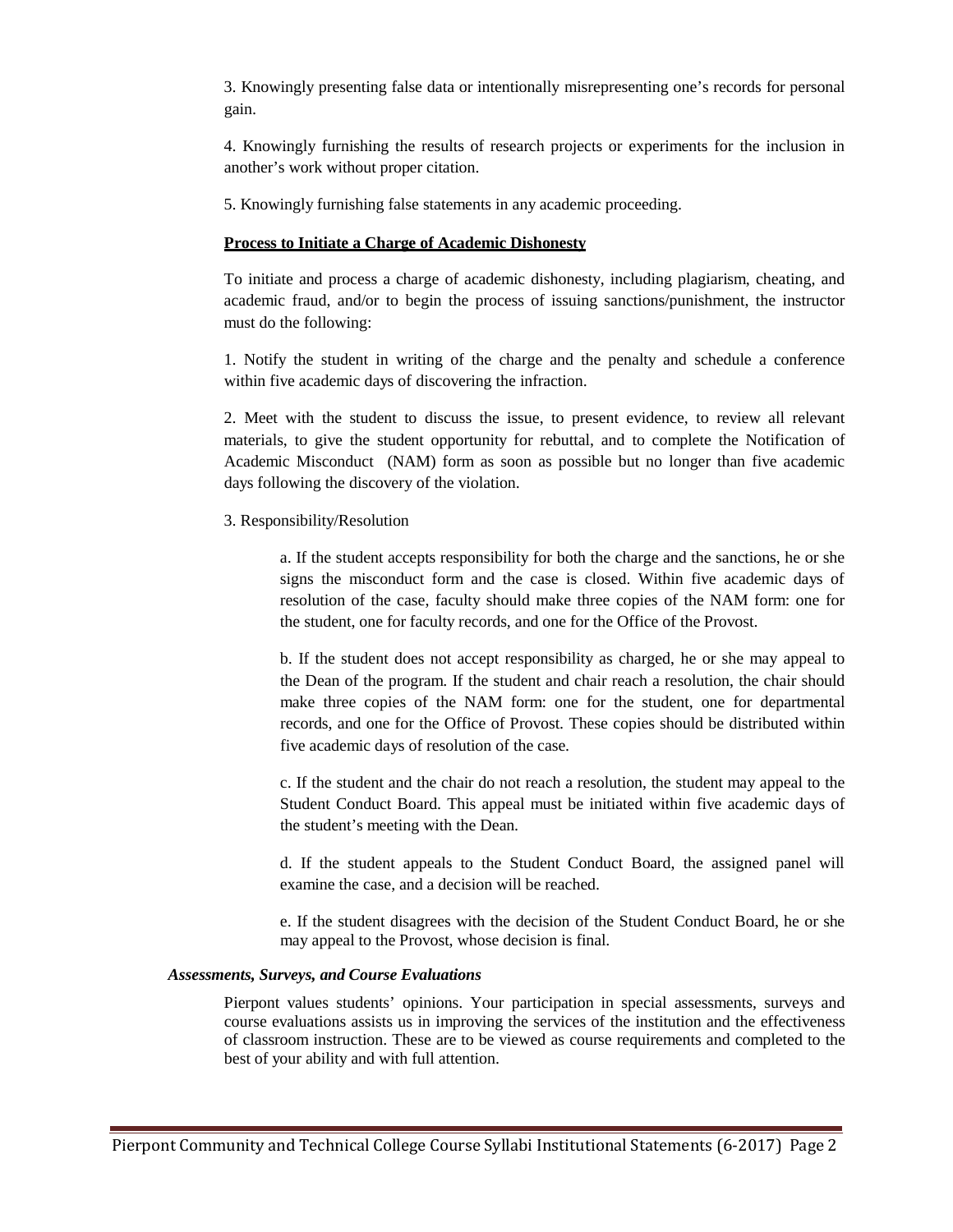#### *Attendance*

Students are expected to attend regularly the class and laboratory session of courses in which they are registered. Regular attendance is necessary to the successful completion of a course of study and is an integral part of a student's educational experience. On the first day of class contained within the syllabus each course will clearly state the attendance requirements and provide the penalties associated with nonattendance.

### *Campus Participation of Individuals with Felony and/or Sexual Offense Records*

Please notify the instructor if an assignment or activity is given that you cannot complete, and an alternative arrangement will be offered. Students in HealthCare, Early Childhood, Criminal Justice and Homeland Security are subject to criminal background checks while in the program of studies. Results of the checks may affect the ability of a student to complete certain courses and/or be eligible for employment after graduation.

### *Campus Safety*

Upon activation of the building fire alarm, all building occupants must exit to a position safely away from the building. If you will require assistance during an emergency, please contact the instructor so that arrangements can be made in advance. All students are encouraged to familiarize themselves with the locations and emergency exits. Information concerning emergency exit is posted at or by each classroom location. Please review the campus safety plan for additional information.

## *Copyright Notice*

Material presented in this course may be protected by copyright law.

## *Counseling Service*

The Counseling Center serves all students and provides professional assistance to students experiencing a variety of personal and social problems. Costs are covered through tuition and fees. The staff consists of professionals trained in clinical practice and counseling. Students come to the Center for a variety of reasons, and it has shown to be very beneficial to speak to someone if you are distressed or life is not working out the way you had planned. Some common concerns may include: adjusting to college life, transitioning in or out of college, stress, family problems, feeling sad or depressed, feeling anxious or overwhelmed, problems with drug or alcohol use, identity issues (sexuality, gender, race, religion, disability), or concerns about sexual assault. Benefits of counseling include increased self-awareness, maximizing potential, and making the college experience more productive and meaningful. Contacts with the Counseling Services are held in strict confidence. Appointments may be made by email to [access@pierpont.edu,](mailto:access@pierpont.edu) by telephone [\(304\) 534-7878,](tel:(304)%20534-7878) or in person at 231-A Hardway Hall (Locust Avenue Campus). Additional information may be found on the web [www.pierpont.edu](http://www.pierpont.edu/) (click on Current Students on the top menu, then click on Student Services on the blue menu on the left, then click on Counseling Center on the blue menu on the left).

### *Disability Services (Accommodations-IEP)*

Pierpont works closely with full- or part-time students to determine reasonable accommodations that will help students be successful in their schooling. Many students who were under an Individualized Education Plan (IEP) or a 504 Plan during high school should qualify for services, as will many other students who might not have received specialized services during K-12. It is the student's responsibility to contact the Disability Services Office to discuss any disability that might interfere with the pursuit of their education and what type of documentation of the disability will be required. Approved accommodations are determined on an individual basis. Students must provide their professors with a copy of their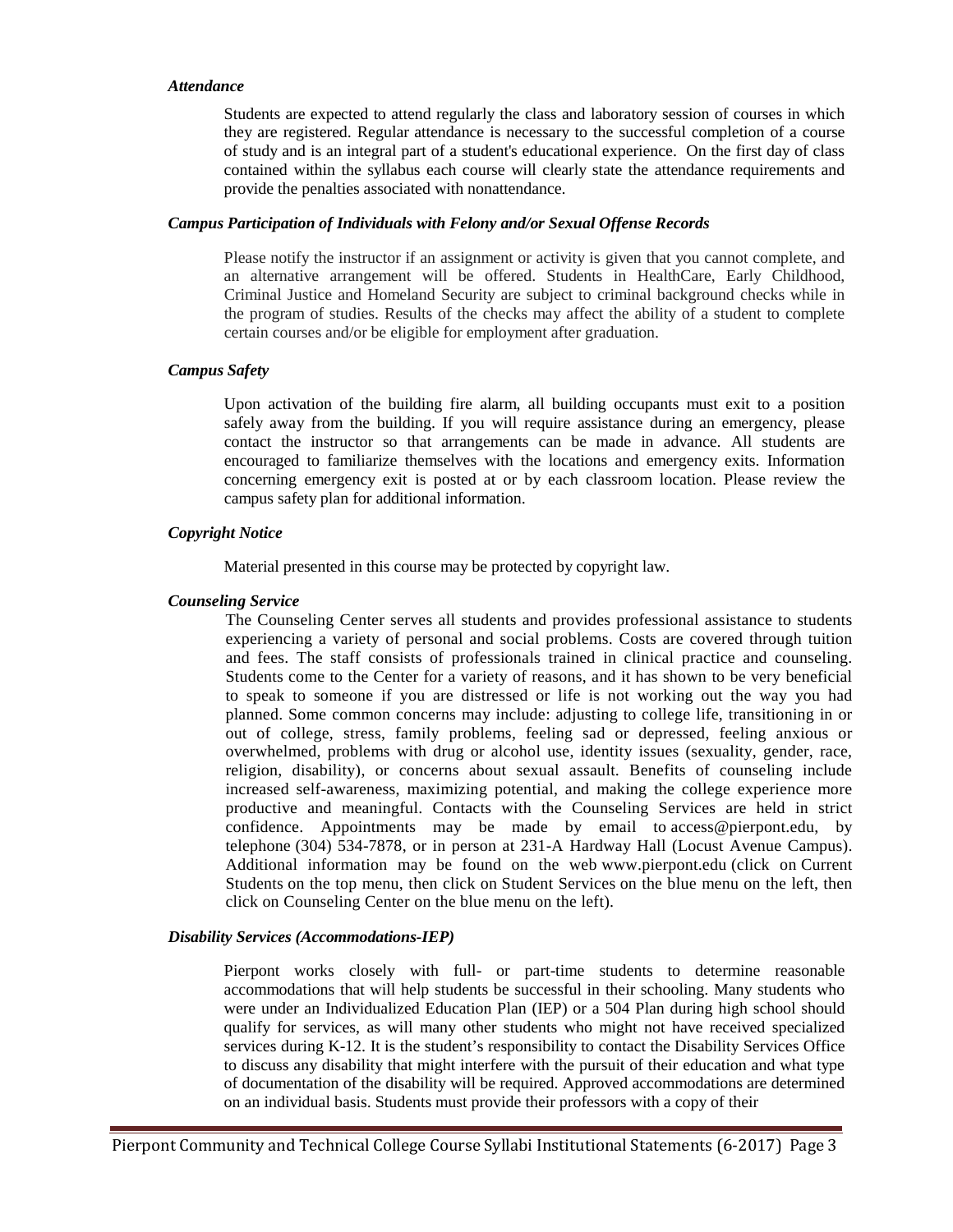accommodation letter each semester in order to receive their accommodations. The accommodation letter will be given to the student after the student completes an intake with disability services. Instructors are not required to allow any academic accommodations unless the student provides the instructor with a letter from the Office of Disability Services outlining the necessary accommodations. Appointments may be made by email to [access@pierpont.edu,](mailto:access@pierpont.edu) by telephone [\(304\) 534-7878](tel:(304)%20534-7878) or in person at 231-A Hardway Hall (Locust Avenue Campus). Additional information may be found on the web [www.pierpont.edu\(](http://www.pierpont.edu/)click on Current Students on the top menu, then click on Student Services on the blue menu on the left, then click on Disability Services on the blue menu on the left).

#### *Email Accounts*

All students are required to use their college-assigned email accounts. Students receive communications from the college via campus email. If you are unsure how to activate your email account, notify your instructor.

#### *Equal Opportunity Affirmative Action*

Pierpont Community & Technical College is an Equal Opportunity-Affirmative Action institution. In compliance with Title VI of the Civil Rights Act of 1964, Title VII of the Civil Rights Act, West Virginia Human Rights Act, Title IX (Educational Amendments of 1972), Section 504 of the Rehabilitation Act of 1973, the Americans with Disabilities Act of 1990, and the other applicable laws and regulations, the institution provides equal opportunity to all prospective and current members of the student body, faculty, and staff on the basis of individual qualifications and merit without regard to race, sex, religion, age, national origin, disability, or sexual orientation as identified and defined by law.

Pierpont neither affiliates knowingly with nor grants recognition to any individual, group or organization having policies that discriminate on the basis of race, color, age, religion, sex, national origin, disability, or sexual orientation as defined by applicable laws and regulations. Further inquiries may be directed to the Director of Affirmative Action, Cynthia Curry, 324 Hardway Hall, (304) 367-4386.

### *Firearms Policy*

All members of the Fairmont State University and Pierpont Community and Technical College community, including faculty, staff, and students, as well as visitors to any campus, are prohibited from possessing firearms, explosives or weapons (hereafter collectively referred to as "weapons") on the premises of the University and College or in any building under their separate or combined control or at any University or College sponsored event without the explicit authorization of the Campus Chief of Police, whether or not a federal or state license to possess the same has been issued to the possessor.

### *Incomplete Grades*

Incomplete grades are given only when students have completed most of the course (>75%), but are unable to conclude it because of unavoidable circumstance. An "I" will be omitted from the calculation of the grade point average for a period of one year following the issuance of the "I".

At the end of the one-year period, the instructor must submit a final grade. If not grade is submitted the "I" will be changed to an "F". Grades of "I" may affect the financial aid status of a student.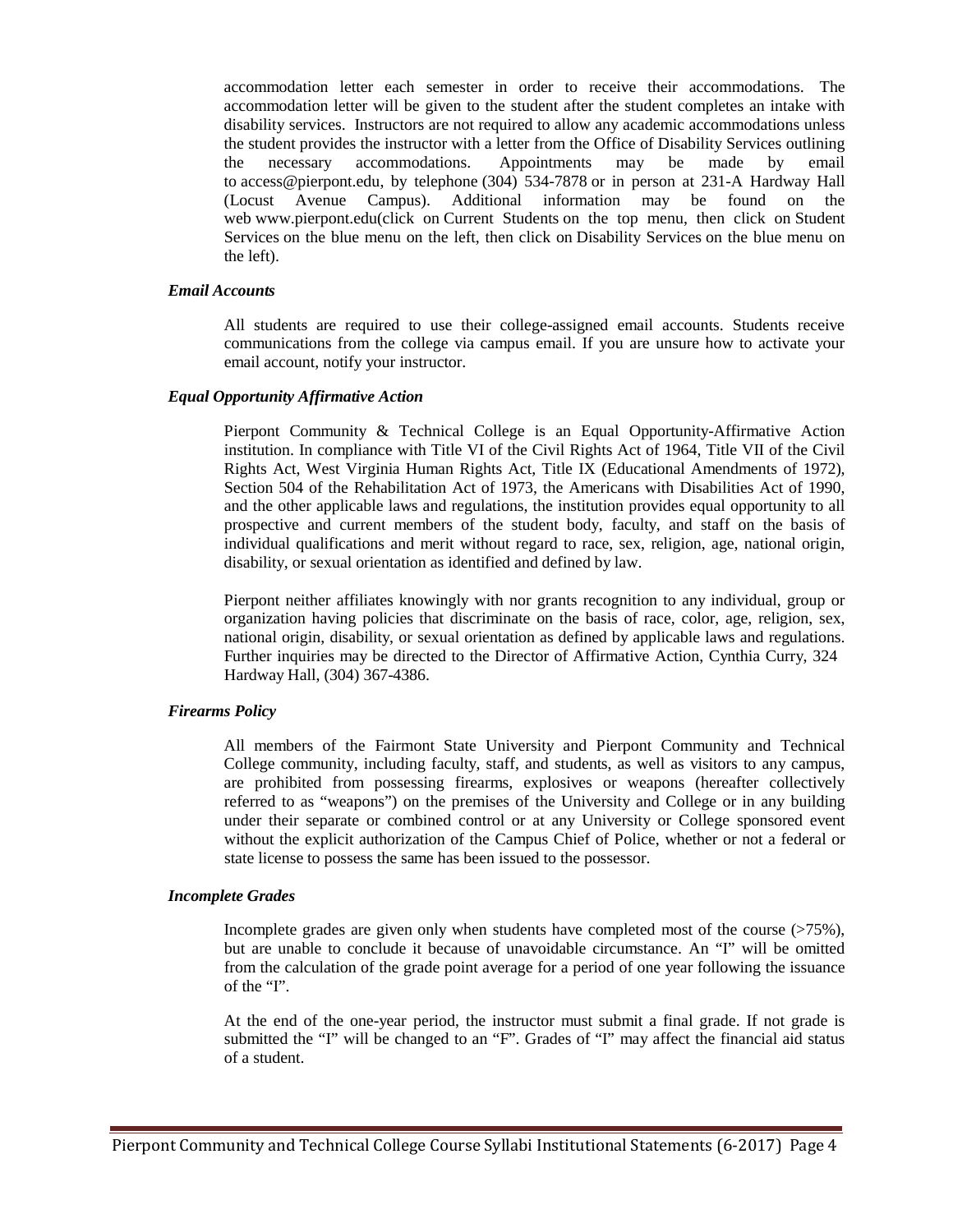#### *Practices for the Campus Community*

Act as family and treat others as family.

**Promote** inclusiveness of all cultures and views, and seek to create a safe place where members of different cultural and social backgrounds may feel welcome.

**R**equire one to be ethically consistent, act with integrity and follow the Student Code of Conduct.

**I**nteract and conduct oneself with a sense of equality, respect, and dignity, toward all students, faculty, staff, and self.

**D**emonstrate common politeness to all members of the campus community without exception to race, national origin, religion, creed, gender, disability, or age, and seek to engage and improve civic organizations, goals and values of the community.

**E**ncourage honest communication be it speaking, writing or listening, both in and outside of the classroom.

### *Professionalism*

Students and faculty are expected to act in a professional nature inside and outside of the classroom.

- Turn off cell phones or place on vibrate before class begins
- Arrive for class on time and stay for the whole session, if you must arrive late, sit in a spot to not disrupt others
- Arrive for class prepared for the session
- Be polite and respectful of others
- Come with a positive attitude and willingness to participate and be engaged

### *Procedures for Emergency Closings/Cancelations*

In accordance with the institutional policy on emergency closings and/or cancellation of classes, these procedures will be followed if it is necessary to alter the regular class schedules or work schedules due to an emergency situation and/or inclement weather. In such a case, the institution will notify area media listed below.

Employees and students are advised to read or listen to media announcements. There have been occasions when the media outlets have put out the wrong message, or have provided a limited message. For the official word and full details it is recommended that you check the Pierpont web site (www.pierpont.edu) or call the general number, (304) 367-4000, for a message. You also can access the announcement toll-free at (800) 641-5678.

Information on emergency closings will be sent through Pierpont's emergency text messaging system. To opt in to the system, follow these directions:

- Go to our home page, [www.pierpont.edu](http://www.pierpont.edu/)
- On the Quick Links menu, select "ENROLLMENT CENTER."
- On the ENROLLMENT CENTER page, select "Secure Area Log-in."
- Log-in using your UCA and password.
- From the Main Menu, select "Personal Information."
- In that menu, select "Emergency Text Messaging."
- Enter your cell phone number and service provider's name and select "Submit."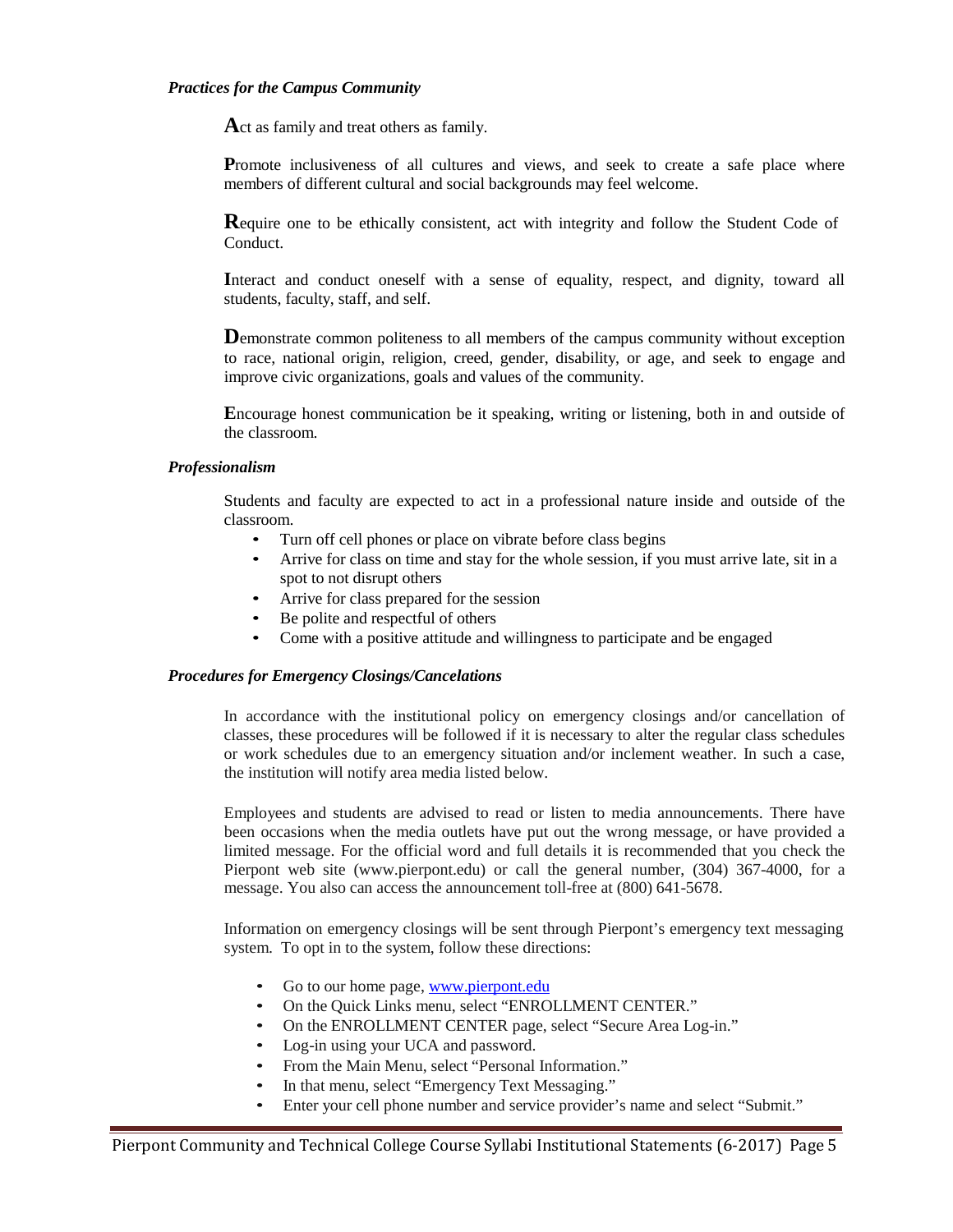When public schools close in Doddridge, Preston, Barbour, Taylor, Randolph, Calhoun, Gilmer and Upshur counties, regional courses for Pierpont in that particular county are canceled. There will be no media announcement.

Pierpont classes offered in Monongalia, Lewis and Braxton can operate if public schools are closed in those counties, so they will follow the same closings/delay schedule as main campus. The Robert C. Byrd National Aerospace Education Center and the Gaston Caperton Center in Harrison County also follow the same closings/delay schedule as main campus.

In the event of a two-hour delay, classes scheduled before 10 a.m. will be canceled. All classes starting at 10 a.m. or later will operate on their normal schedule. Staff members are to report as close to their normal start time as possible.

Students and employees must use good judgment in deciding if they can arrive to campus safely when weather is unfavorable. In compliance with state code, employees who do not report to work or who report to work later than their normal start time, will be required to use annual leave or make arrangements with their supervisor to make up the lost time unless there is a declared state of emergency.

Some personnel necessary to the operation of the institution, including Physical Plant employees, are considered essential employees and are required to report to work and/or make every effort to report for work.

#### **Media to be notified:**

**Television stations** WBOY and WDTV

#### **Radio stations**

Fantasia Broadcasting -- WMMN 920 AM, WRLF 94.3 FM, WTCS 1490 AM Froggy 102.7 FM, 92.7 FM, 103.7 FM West Virginia Radio Corporation -- WKKW 97.9 FM, WVAQ 101.9 FM, WAJR1440 AM West Virginia Public Radio -- 90.9 FM Morgantown, 107.3 FM Clarksburg, 88.9 FM Buckhannon -- 88.5 FM Elkins

### **Newspapers**

These **newspapers** will be notified when the change is known in time to meet printing deadlines: Times West Virginian, The Dominion Post and The Exponent-Telegram

### *Tobacco Free Campus* **(Board of Governors, Policy #60, Effective August 1, 2015)**

The use of tobacco and tobacco related products is prohibited on all premises owned, operated, leased or occupied by Pierpont Community & Technical College, or any street, road or thoroughfare passing through Pierpont owned property. This definition includes regional campuses.

Prohibited tobacco and tobacco related products include, but are not limited to, cigarettes, ecigarettes, chewing tobacco, dip, pipes, cigars, cigarillos, hookah or waterpipe smoking, snus and snuff. This policy applies to faculty, staff, students, contractors, vendors, and visitors, and it applies to all indoor and outdoor events.